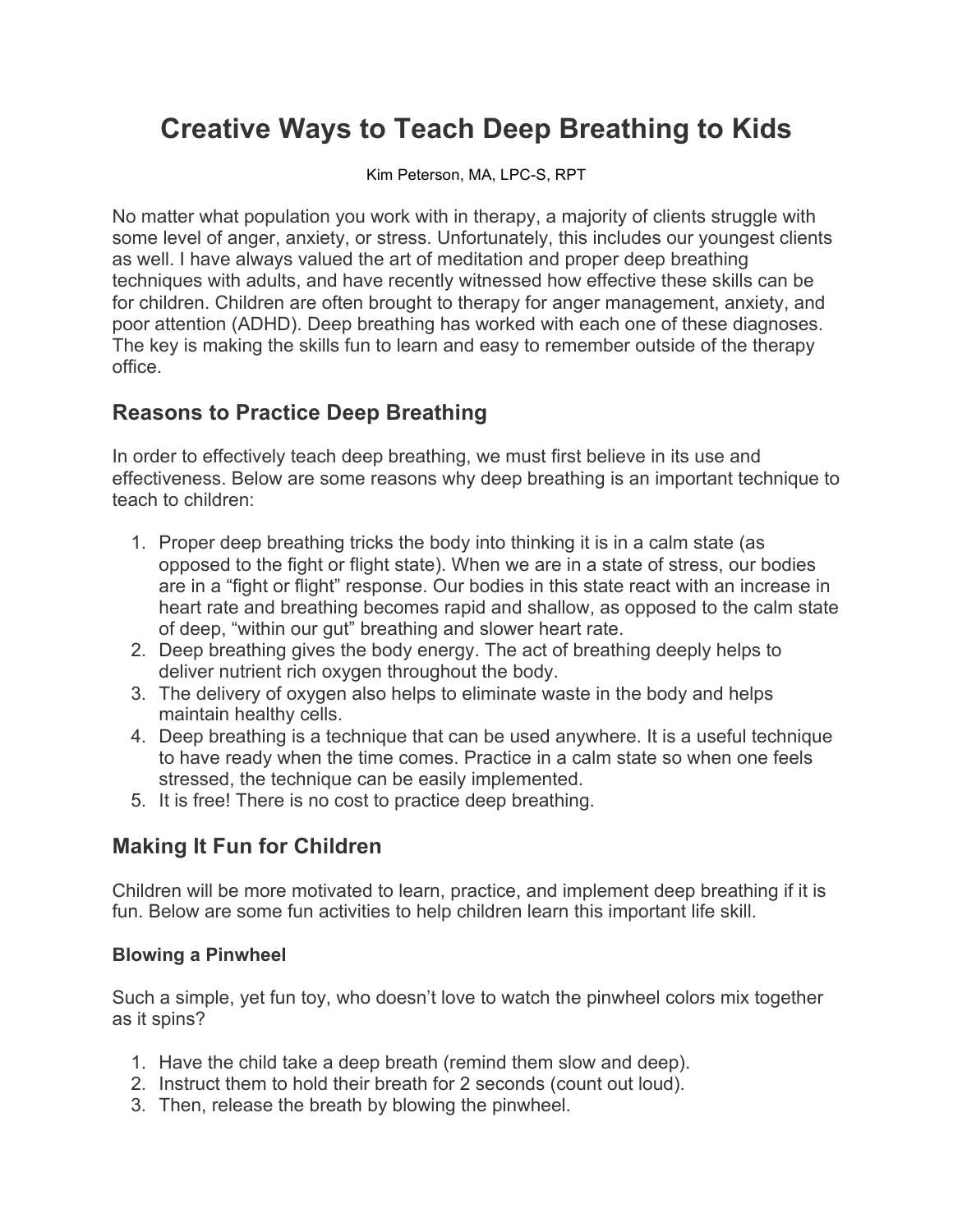4. Repeat 3 more times.

#### **Candle and Flower**

- 1. Gather together a candle (you can light it if you feel the child is old enough) and a flower.
- 2. Starting with the flower, have the child take a deep breath (remind them slow and deep) through their nose as if they are smelling the flower.
- 3. When they are breathing in the flower, have them pretend they are breathing in good, calm feelings.
- 4. Instruct them to hold the breath for 2 seconds.
- 5. Then, release the breath by slowly blowing out the candle, pretending that they are breathing out the negative feelings.
- 6. Repeat 3 more times.

#### **Blowing a Feather**

- 1. Purchase several large feathers from a craft store in various colors.
- 2. Ask the child to choose the feather that is most calming to them, or that brings them positive feelings.
- 3. Have the child hold the feather in one hand.
- 4. Slowly, take a deep breath and hold for 3 seconds.
- 5. While slowly breathing out, blow the feather up one side and down the other.
- 6. Repeat 3 more times.

## **Additional Tips**

- Practice these activities while the child is calm. This will make it easier for the child to use deep breathing in times of need.
- Dim the lights to create a more soothing environment.
- Set a timer for the child to practice a calm state and increase that time as they improve their skills.
- Include the primary caregivers in the session and teach the deep breathing technique to them so they can coach the child to practice the deep breathing strategy at home. Once a day is recommended, at bedtime.
- There are plenty of deep breathing videos online. If your client is a visual learner, this may be a useful aid. There are also deep breathing Apps such as Breathe2relax.

### **References**

www.webmd.com www.kidsrelaxation.com

http://www.stress-and-relaxation.com/deep-breathing.html